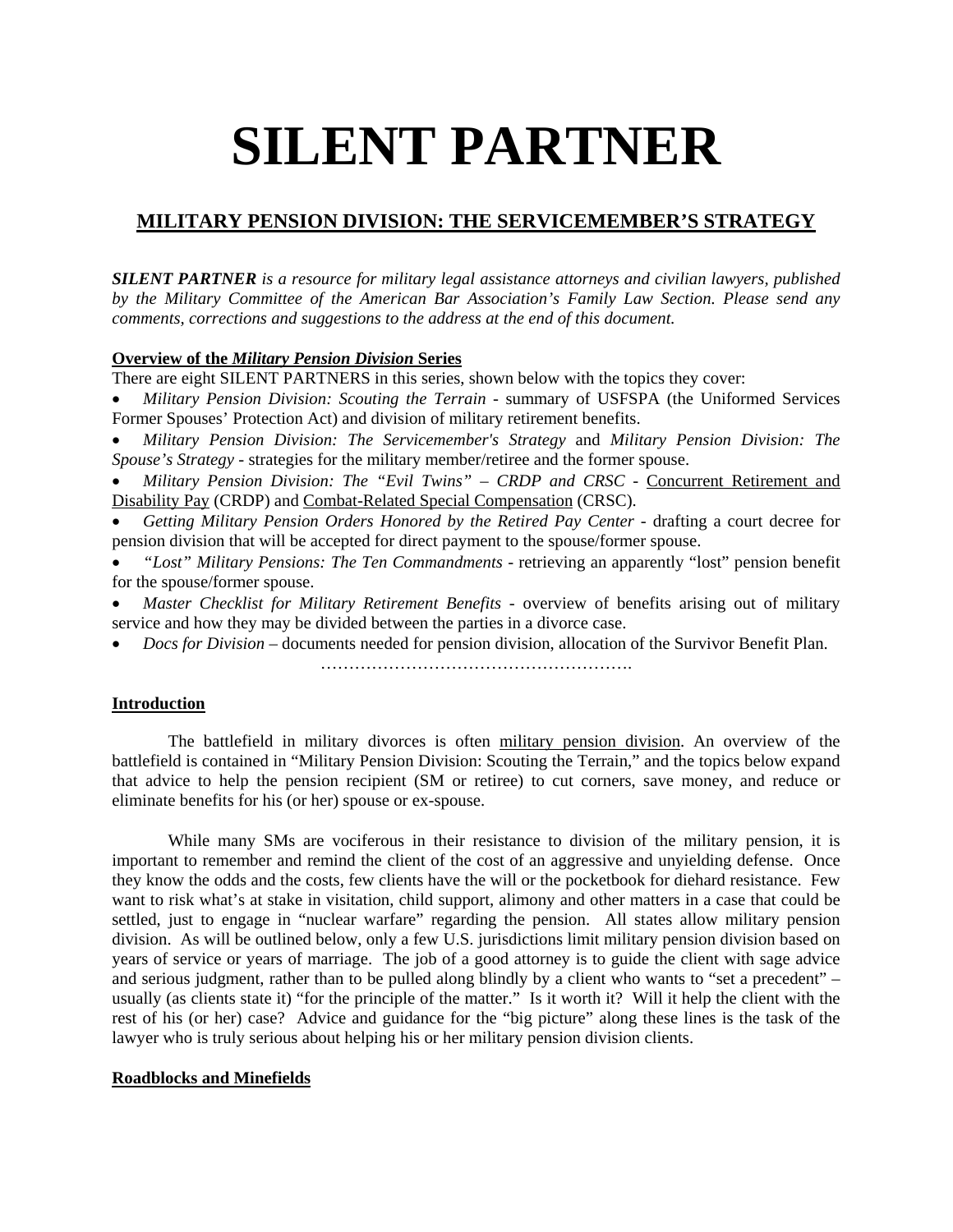Our client in this example is Army Colonel Bill Roberts. He's been in the Army 20 years and now he's going through a divorce. He wants to know how to stop Mrs. Roberts from getting the courts to divide his military pension rights. He also wants to know, in the event she succeeds, what his maximum exposure is.

To advise him fully, we need to first look at the roadblocks and minefields that may be placed in Mrs. Roberts' way, blocking the division of her husband's military retirement rights. Here are the obstacles that may be discussed with COL Roberts:

Constitutionality. If COL Roberts says, "They can't do that -- it's unconstitutional," don't get your hopes up. The constitutional attack on pension division will fail. This issue has been rejected in all state courts that have considered it. The same argument was also rejected by the Court of Appeals for the Federal Circuit in 1990 in *Fern v. United States*. 1

Retroactivity. In general, the claim for military pension division must be made at a time when *both federal and state statutes* allow for such division. As to federal law, a 1990 amendment to USFSPA limits pension division to decrees entered after June 25, 1981 (the date of *McCarty v. McCarty*<sup>2</sup>). It states that decrees entered before this date which did not treat (or reserve for later treatment) military retired pay as marital or community property cannot be modified to reopen the issue.<sup>3</sup> Practitioners should check the appropriate state laws or cases to determine when military pensions became divisible.

Timeliness. The next point of analysis for COL Roberts' case is whether the claim was filed *procedurally in a timely manner*. This is a technical question of state law. Some states limit the filing of equitable distribution claims to the period up to the granting of a divorce or dissolution; if you wait till after that, you're too late. Others require the filing to occur after the separation of the parties; you can't just file suit for property division while you're still living together. Under North Carolina law, for example, the rights of the spouses to an equitable distribution of marital property are deemed to vest at the time of the parties' separation; the right to equitable distribution does not exist if the claim for it is filed before the separation of the parties. In addition, the right to equitable distribution must be asserted in North Carolina before the final divorce judgment; a divorce judgment destroys the right to equitable distribution unless that right is asserted prior to the granting of a judgment of divorce. If such parameters exist under state law and the claim of Mrs. Roberts for equitable distribution falls outside these limits, the court will have no jurisdiction to entertain her request for an equitable distribution of marital property. This defense involves complex procedural research that is best left to the expert; consult a good civilian family law attorney or refer this kind of case to a family law specialist.

Waiver. Mrs. Roberts' rights may have been waived. Did she sign a separation agreement or property settlement agreement? An antenuptial agreement can also waive property division rights. In some jurisdictions, such an agreement does not have to define specifically the property that is involved or that is exempted from division. In those states, even if there is no mention of the pension, a general clause in the agreement which waives the marital rights of the parties can be construed as barring a claim for equitable distribution.

Nonvested Pension Benefit. There are only a few jurisdictions which provide that, by law, a military pension may not be divided. These fall into the following categories: states where there is a "vesting requirement," one state where ten years of marital military service is required (Alabama) and one jurisdiction (Puerto Rico) which bars division of any non-contributory pension plan.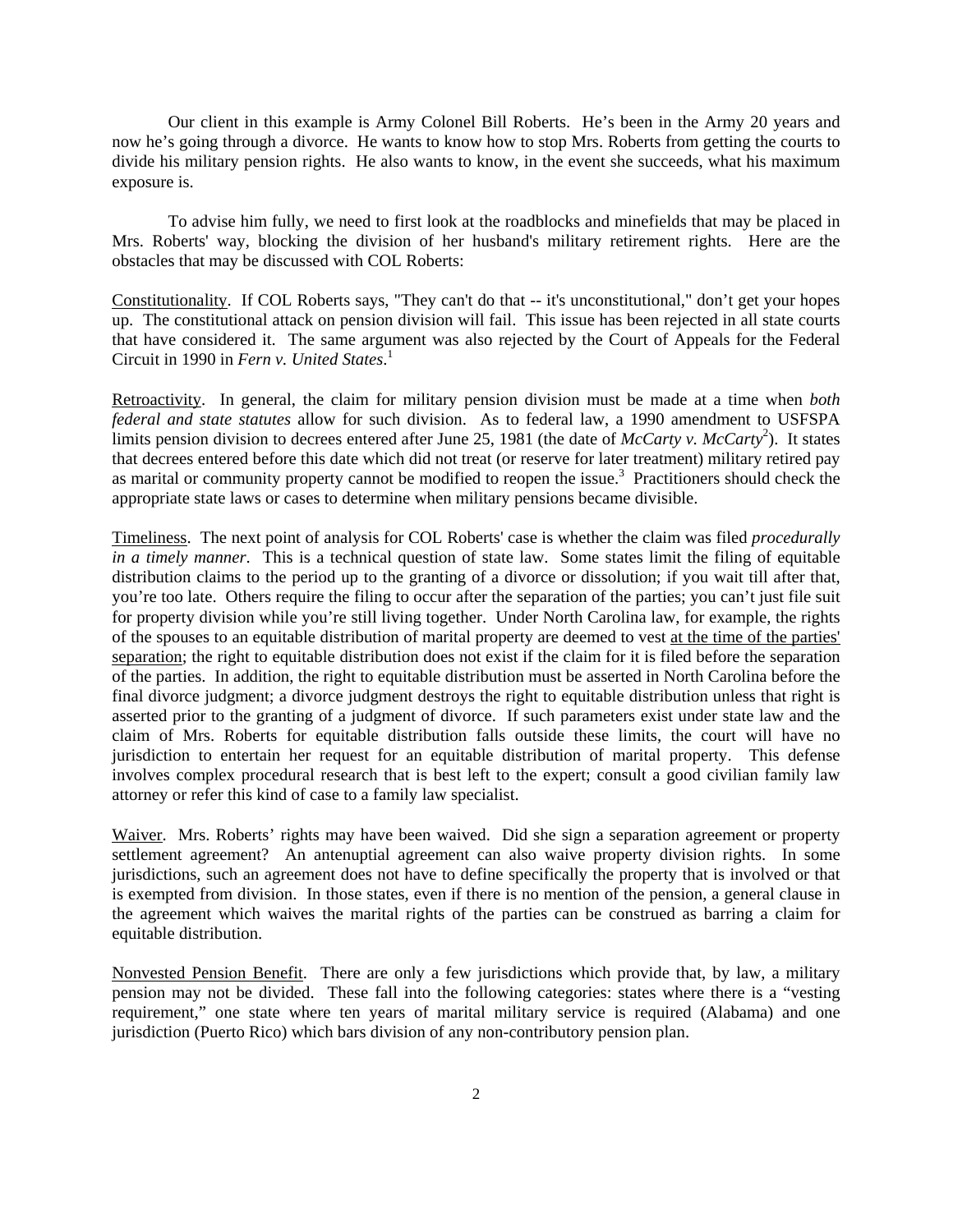A pension is vested when the employee is entitled to receive something upon termination of employment, whether that is in the form of a return of contributions or an early (and reduced) retirement benefit.<sup>4</sup> A service member with 11 years of service, for example, would not have a vested pension because there is no right to retire after 11 years' service. A member with 25 years of service, on the other hand, would clearly have vested retirement rights.

There are two states, Indiana and Arkansas, which clearly limit court jurisdiction over pension division to those pensions which are "vested." The Arkansas Court of Appeals held in *Holaway v. Holaway* that an unvested pension is non-divisible separate property of the party who earned it.<sup>5</sup> In Indiana the right to receive retired pay must be vested as of the date the divorce petition in order for the spouse to be entitled to a share, and the burden is on the non-employee spouse to prove that the pension is vested.<sup>6</sup>

Alabama law provides a unique limitation on pension division jurisdiction. The law specifically states that retirement benefits are not divisible as marital property unless the employee or "owning spouse" has ten years of pension service during the marriage.<sup>7</sup>

A third jurisdiction, Puerto Rico, refuses to allow the division of noncontributory pensions at all. Puerto Rico treats these pension rights as separate property.<sup>8</sup> Thus a military pension would not be divisible there although the Thrift Savings Plan, being contributory, would be divisible by the courts.

There may be several states which could divide COL Roberts' military pension. To minimize his exposure, COL Roberts will want to "shop around" for a jurisdiction that will either limit pension division (as with a vesting requirement), bar pension division entirely (Puerto Rico) or will otherwise allow military pension division on the best terms for him. COL Roberts can employ these divisibility provisions to his advantage in the pension division litigation. If he is stationed in Indiana, for example, he might decide to become domiciled there and then file for divorce in that jurisdiction so as to exclude his pension benefit from division. In like manner, Mrs. Roberts and her attorney will want to examine each state or territory which may have jurisdiction where she may file for division of COL Robert's pension to see whether the laws there allow such division.

It is impossible for any individual attorney to know each of these state rules. To find out which states have vesting requirements, examine the Army JAG School's guide to the Uniformed Services Former Spouses' Protection Act, publication JA 274.9

The importance of this point for Mrs. Roberts' attorney is that it is vital to *shop around* for the jurisdiction that will allow military pension division on the best terms for Mrs. Roberts. For COL Roberts, the opposite approach would apply; he needs to find a jurisdiction which can hear his case but will deny the division of his pension. How to go about this forum-shopping, which is implicitly allowed by the triple jurisdictional approach of 10 U.S.C. 1408(c)(4), is found below.

#### **Type of Pension**

The pension rights contemplated by USFSPA involve non-disability "longevity retirement" under 10 U.S.C. 1401-12, not retirement for disability under Title 10, Chapter 61, or disability compensation under Title 38. In *Mansell v. Mansell*<sup>10</sup> the U.S. Supreme Court in 1989 held that a pension, to the extent it is based on disability compensation, is not divisible under USFSPA, and that DFAS may divide only "disposable retired pay" as that term is defined in USFSPA. Disability pay is a complicated issue. A member of the military can take advantage of two different systems for disability benefits.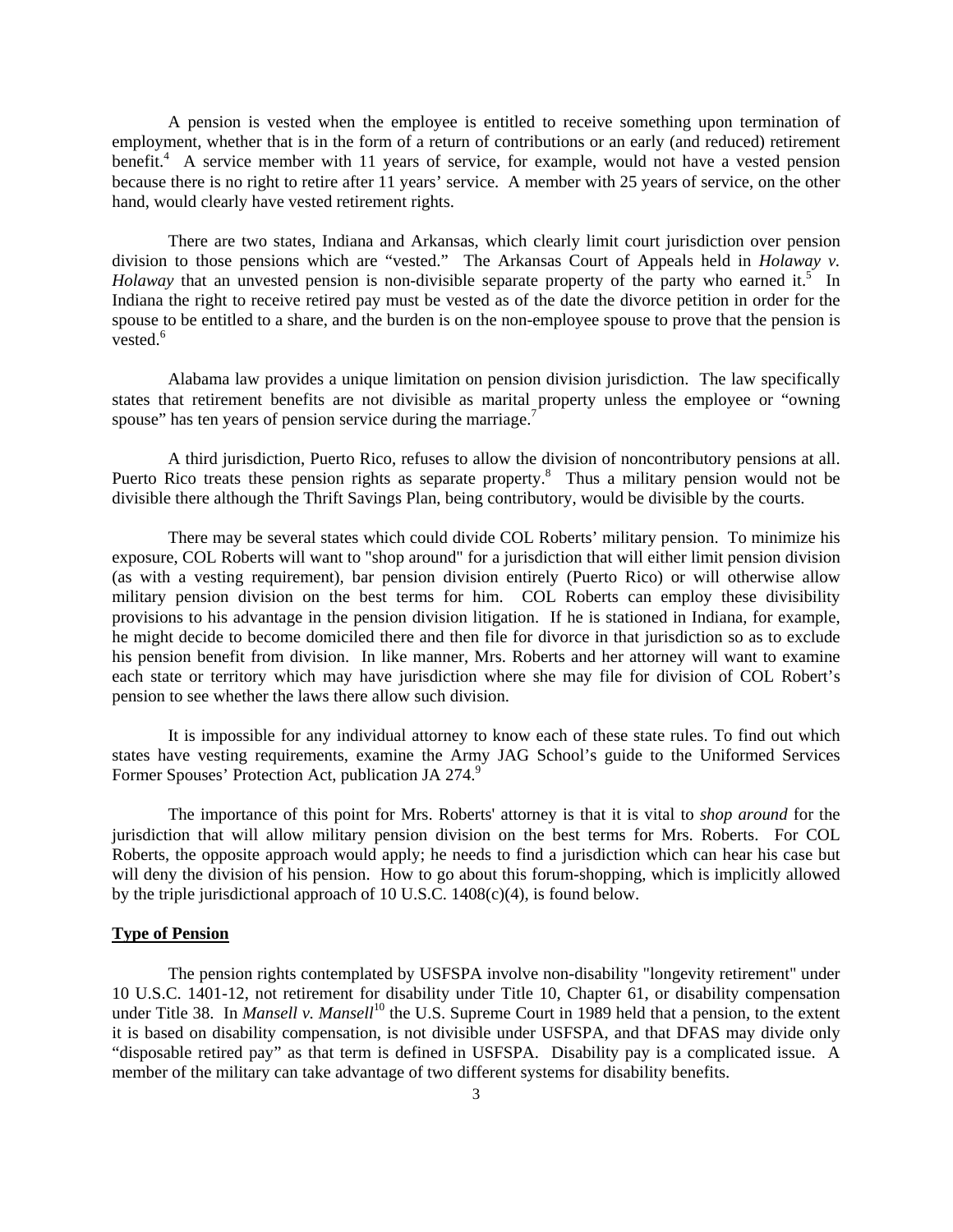Military Disability Retired Pay. Military disability retired pay is available for those members who are sufficiently disabled that they cannot perform their assigned duties. If a member has enough creditable service, he or she may be placed on the "disability retired list" and may begin to draw disability retired pay. If a SM is able to retire with military disability pay -- if he has been rated as disabled by the military -- his amount of disability retired pay would be based on the higher of two different amounts of pay. There are three steps to this process. For the purposes of this example, assume that he has an active duty base pay of \$3,000 per month, 20 years of creditable service and a disability rating of forty percent (40%).

- The first step is to calculate the SM's normal retired pay based on his years of service, which we will assume for this example is 2.5% times his years of service times base pay. In this case, it comes to 2.5% X 20 years X \$3000, or \$1500.
- The next step is to multiply his base pay times his disability rating. This is achieved by multiplying \$3,000 by 40%, or \$1,200.
- The SM would then receive the higher of these two amounts (\$1500 per month in military disability retired pay in this example).

USFSPA makes divisible only the amount of pay that is the difference between the two above amounts, that is, the difference between his gross retired pay and his disability pay based solely on the disability rating. In this example, the difference is \$1,500 minus \$1,200, or only \$300 as divisible military retired pay. Thus although the SM's wife might be entitled to half of \$1,500, or \$750 per month as her spousal share of military pension rights, a disability retirement would yield her only half of \$300, or \$150 per month. Her attorney should consider a provision for the agreement -- whether consent order or separation agreement -- that protects her interest in her husband's pension against a possible disability retirement in the future. This is discussed in the SILENT PARTNER, *Military Pension Division: The Spouse's Strategy.*

VA Disability Benefits. A second system of disability retirement benefits is administered by the Department of Veteran's Affairs (VA). If the extent of disability is not such as to qualify a SM for military disability retired pay, he might still elect to receive monthly payments from the VA. To qualify for these, he would have to waive an equivalent amount of his military retired pay. Almost all retirees who can make this election do so. Why? There are two distinct benefits for the military client who is contemplating a divorce:

- While taking this option doesn't provide an increase in gross income, it does yield a net increase in pay since the VA portion of the SM's compensation is tax-free. Thus if the SM's pension (without disability) were \$1,500 per month and his disability were evaluated as equivalent to \$1,000 per month in VA benefits, he could waive the same amount of taxable longevity pension in order to receive this amount with no taxes on it. His monthly benefits would still total \$1,500, but only \$500 of this would be subject to taxes if he makes this choice.
- In addition, the VA benefit is not subject to division. Only the longevity-based portion of the pension is divisible in divorce court.

This latter "benefit" for the SM was the issue involved in the *Mansell* case.<sup>11</sup> The Supreme Court, after reviewing the history of *McCarty* and USFSPA, proceeded to define the problem as one of statutory interpretation of 10 U.S.C. § 1408(c)(1), which allowed the division of military pensions, and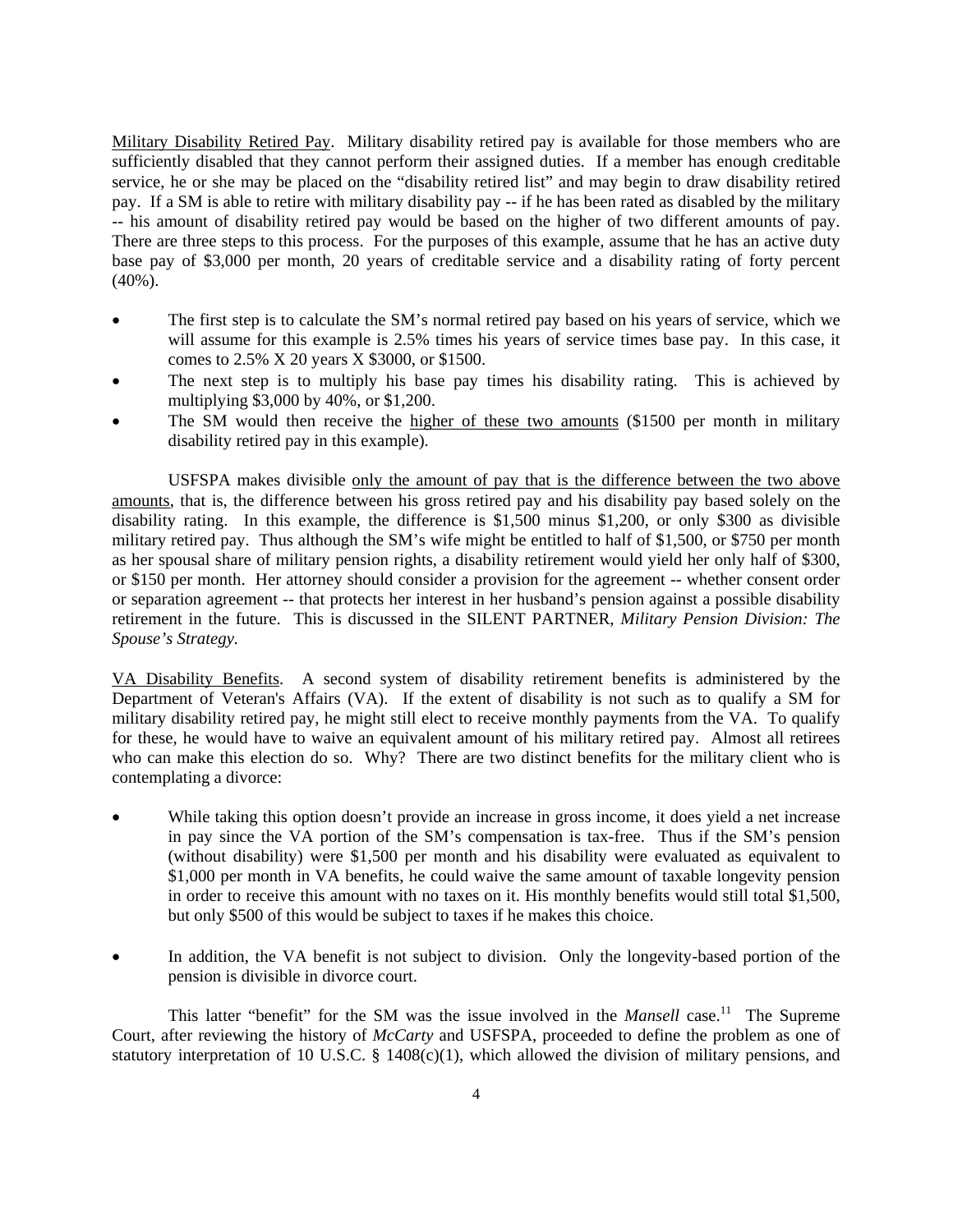Section 1408(a)(4), which exempted VA disability benefits from inclusion in the term, "disposable retired pay." While the courts are allowed to treat disposable retired pay as community or marital property, the Court stated that they were not allowed to treat all retired pay as such -- only disposable retired pay. Thus the Supreme Court ruled that states are preempted from dividing the retired pay that a retired military member waives in order to receive VA disability pay. As 10 U.S.C.  $\S$  1408(a)(4) now reads, both these types of benefits are exempted from division to the extent stated above:

"Disposable retired pay" means the total monthly retired pay to which a member is entitled less amounts which... (C) in the case of a member entitled to retired pay under chapter 61 of this title [10 USC 1201 et seq.], are equal to the amount of retired pay of the member under that chapter computed using the percentage of the member's disability on the date when the member was retired (or the date on which the member's name was placed on the temporary disability retired list) or... (D) are deducted because of an election under chapter 73 of this title [10 USC 1431 et seq.] to provide an annuity to a spouse or former spouse to whom payment of a portion of such member's retired pay is being made pursuant to a court order under this section.

Practitioners should be aware that Congress has recently taken steps to modify the VA waiver requirement. In 2003 Congress passed legislation taking effect January 1, 2004 to allow concurrent receipt of both forms of payments – retired pay and disability benefits – for certain classes of eligible retirees. The statute is Public Law 108-136, Sections 641 and 642, and the restoration of retired pay is known as Concurrent Disability Pay, or CDP.

For those who have at least 20 years of qualifying military service and have a VA disability rating of at least 50%, it authorizes a ten-year phased elimination of the Department of Veterans Affairs offset to retired pay. The disability does not have to be combat-related. The eligible retiree will see his retirement pay increase by about 10% each year until the phase-in period is complete in 2014, at which time the retiree will be receiving an additional amount that is equal to the amount of retired pay waived.

Combat-Related Special Compensation (CRSC) is a part of the concurrent receipt law, and it includes those who have a disability of at least 10% directly related to the award of the Purple Heart decoration, or else a disability rated at 10% or higher related to combat, operations or hazardous duty. CRSC is non-taxable; retired pay is taxed. There is no phase-in for CRSC; eligible retirees will receive their full retired pay plus their full authorized disability payments.

The statute includes Guard and Reserve personnel who have at least 20 qualifying years for retirement purposes. In general, it is recommended that the former spouse reapply for the start of payments. Fax the request to DFAS at 216-522-6960 or mail it to DFAS-GAG/CL, PO Box 998002, Cleveland, OH 44199-8002.

The legislation is more complicated than the brief overview given here. Those seeking further information should click on "Search" at www.dfas.mil or at www.military.com. There is also a separate SILENT PARTNER on CRSC.

Federal Jurisdiction. If a state does not have jurisdiction *under federal law*, then that state may not divide COL Roberts' pension, regardless of his wife's wishes. As set out in the USFSPA, 10 U.S.C. § 1408 (c)(4), a state may only exercise jurisdiction over a military member's pension rights if:

That state is his or her domicile; or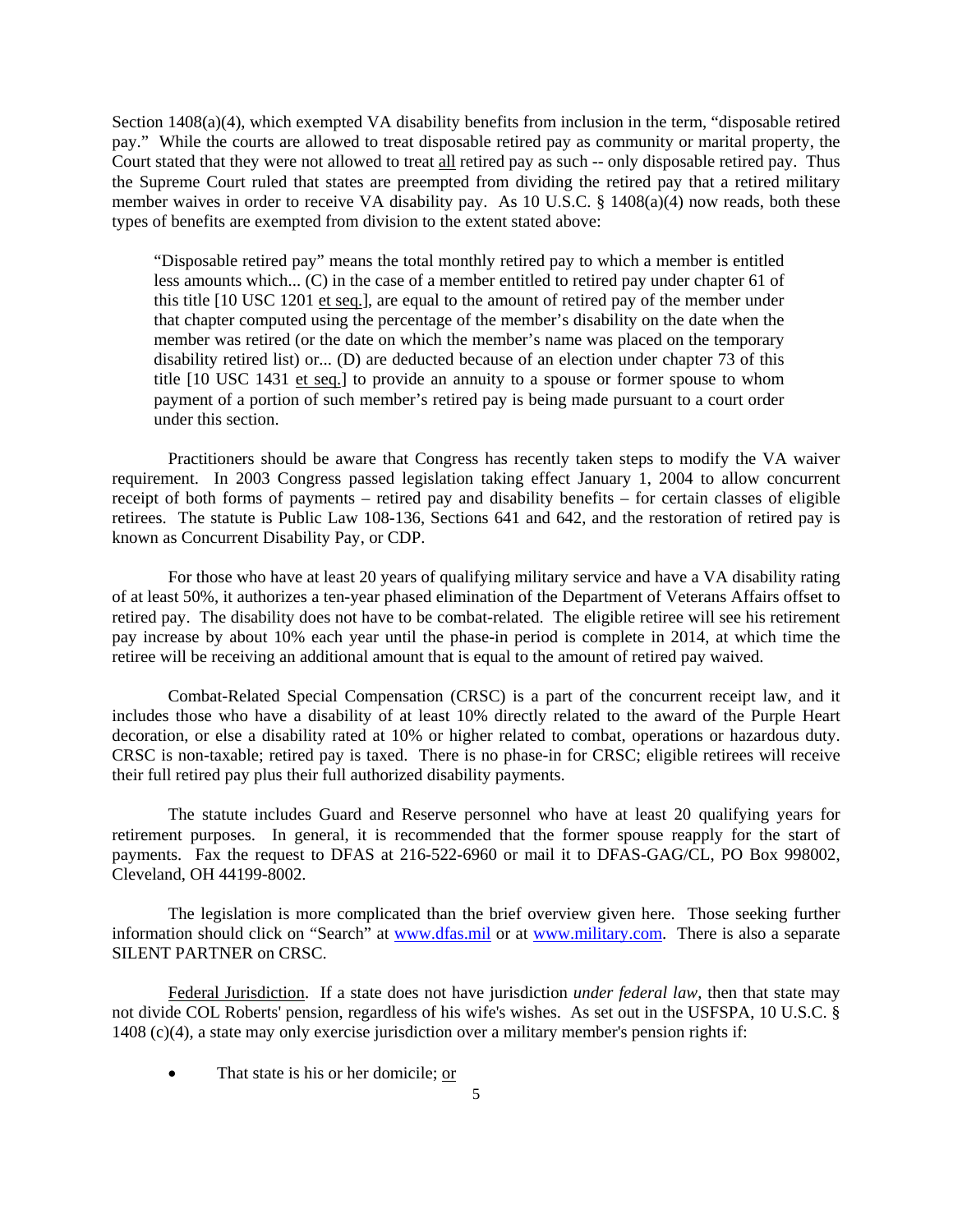- The member consents to the exercise of jurisdiction; or
- The member resides there (for reasons other than military assignment in that state or territory).

These statutory provisions override the more traditional long-arm statutes which allow the exercise of jurisdiction consistent with due process if there are sufficient minimum contacts with a state. These are explained in detail in the SILENT PARTNER, *Military Pension Division: Scouting the Terrain.* 

How can the SM use these to his advantage? The primary way is not to allow "jurisdiction by consent" to pave the way to an easy division of his pension if he has truly decided on a course of complete resistance. This involves two possible situations:

Meritorious Issue. Assume that the SM is domiciled in a state where division of the pension is limited or barred (see above), and his wife has sued him in a state that has no such limits on pension division. In this situation, his not consenting to military pension division could save his pension.

- The first step, due to the complexity of this subject, is to be sure he has skilled counsel in both jurisdictions. Don't even try to make a request for a continuance (or for a stay of proceedings under the Servicemembers Civil Relief Act) while he's "out in the field" without advice from your co-counsel. This area's too complicated.
- Even then, don't assume you're "out of the woods" with the pension being defined as non-divisible. The court may decide that, because such a large asset is not divisible as marital or community property, the rest of the property should be divided unequally in favor of the nonmilitary spouse in order to compensate for this inequity.<sup>12</sup>
- And finally, DON'T let the SM tell you that you can handle this without outside help. This is too difficult for the average (or above-average) judge advocate or civilian attorney, and it isn't worth your professional reputation (or malpractice liability) to try to disprove this.

Bluff. COL Roberts may want to make sure that his wife has to expend the maximum amount of money to get a piece of his pension. He wants to ensure a fight in two states – the state of suit and the state of his domicile -- to try to get her to back down. Or else he's sure that she won't spend the time or money to try to get counsel in State #2 to ask for a share of the pension, which means that you may have to do some hard bargaining to adjust the property division in light of his pension not being divided. Counsel for Mrs. Roberts would certainly want some concessions on other matters in exchange for not pursuing the military pension.

#### **Dividing the Military Pension -- Crossing the Minefield**

Overview. Once it is understood how to set up obstacles to pension division, the next step should be to understand how to overcome them and divide the pension once the court has acquired jurisdiction over it. There are generally two methods available for pension division.

The first is *deferred division*, often called "if, as and when" payments, which refers to shared payments when the retired SM starts receiving his pension. This is the most common way of allocating the pension between the spouse and SM. In the usual situation, a share of the SM's pension is paid to the former spouse. This can be done by DFAS through garnishment if the marriage and the length of service overlap by at least 10 years; otherwise the payment must be made by the SM.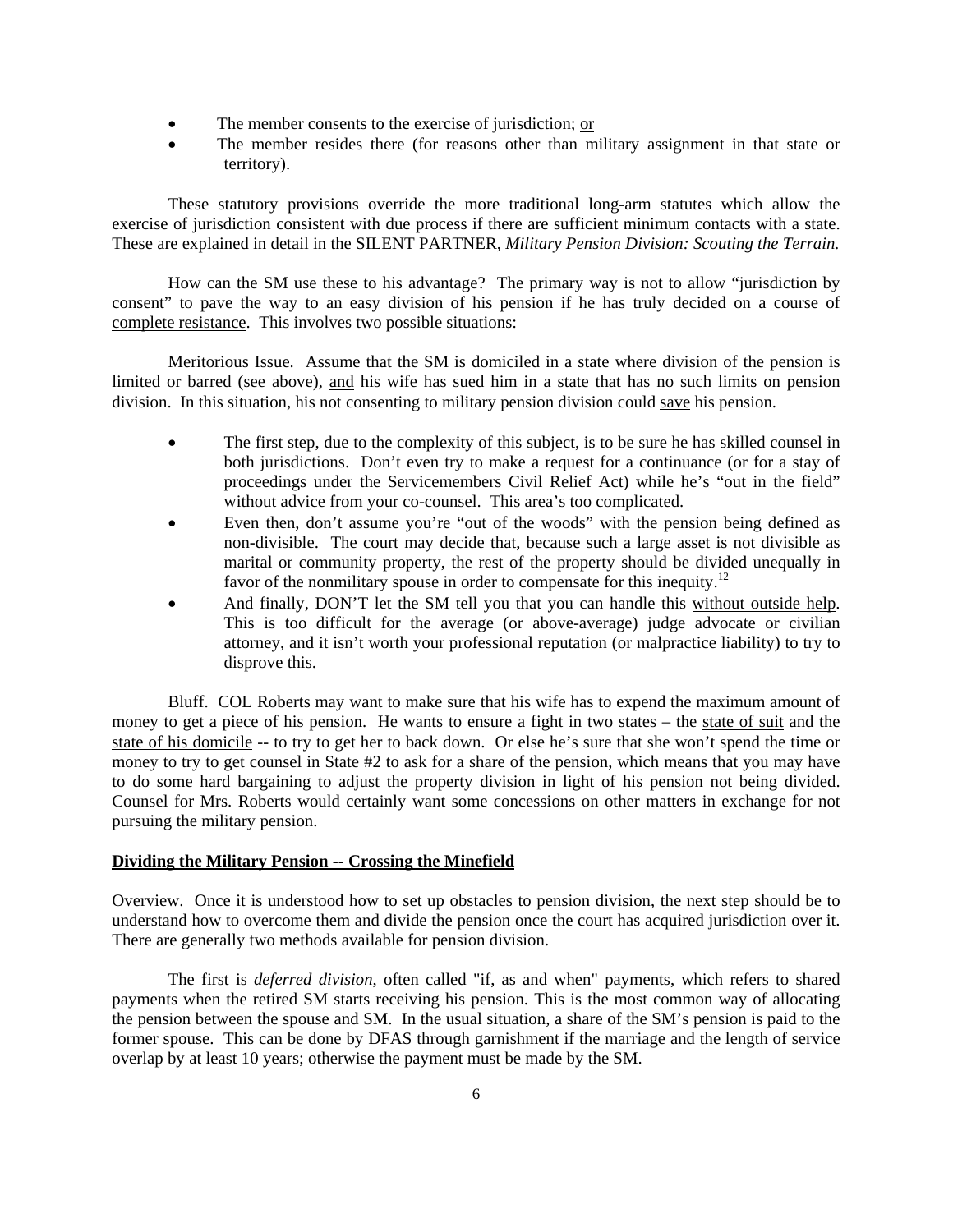The second involves a *present-value offset*, in which property or money is traded against the present value of the pension. In this scenario, the house and other property go to Mrs. Roberts and the pension goes to COL Roberts (if they are approximately equal in value).

Both of these topics are covered in the SILENT PARTNER, *Military Pension Division: Scouting the Terrain.*

### Opening the Attack

When dividing the military pension on a *deferred division* basis, there are four separate ways to make the division that DFAS will accept for direct payments to Mrs. Roberts. These four methods are set out in the pension division regulations.13 They are explained in detail in the SILENT PARTNER, *Getting Military Pension Division Orders Honored by DFAS*.

Fixed dollar amount. A fixed dollar clause could read: *Wife is awarded \$550 per month, payable from Husband's disposable retired pay.*

Percentage clause. A percentage clause might state: *Wife is granted 50% of Husband's disposable retired pay.*

Formula clause. This is an award expressed as a fraction or a ratio, and it typically used when a SM is on active duty (or a Reservist is still drilling). It might read: *Wife shall receive 50% of the Husband's disposable retired pay times a fraction, the numerator being the months of marital pension service, and the denominator being the total months of service by Husband.* The court must then provide the numerator, which is usually the months of marriage during which time the member performed creditable military service.

Hypothetical clause. This is an award based on a rank or status which is different from that which exists when the servicemember retires. For example, the order might say: *Wife is granted 40% of what a major would earn if he were to retire with 18 years of military service.* This is often used when state law requires that the share of the pension awarded to the spouse be determined according to the grade and years of service of the member at a specific date, such as the date of divorce or of separation (see below).

For COL Roberts, there is really only one advantageous way to allocate the pension: *fixed dollar amount.* That's because this does not grant Mrs. Roberts a COLA (cost-of-living adjustment) each year. The fixed dollar amount simply excludes a COLA – it's outside the definition of *fixed dollar amount*, in other words.

#### The Marital Fraction.

Assume that COL Roberts is on active duty and has 20 years of creditable service. He has been married for all 20 years. He tells his lawyer, who is inexperienced in military pension division, that he is willing to give his wife half of his pension, either because that seems fair to him or it appears to be inevitable under state law. The lawyer, taking him at his word, proceeds to draft a clause for pension division which is worded as follows:

*Husband shall pay to Wife fifty percent (50%) of the disposable retired pay he receives from the Defense Finance and Accounting Service at retirement.* 

Are there any problems with this wording?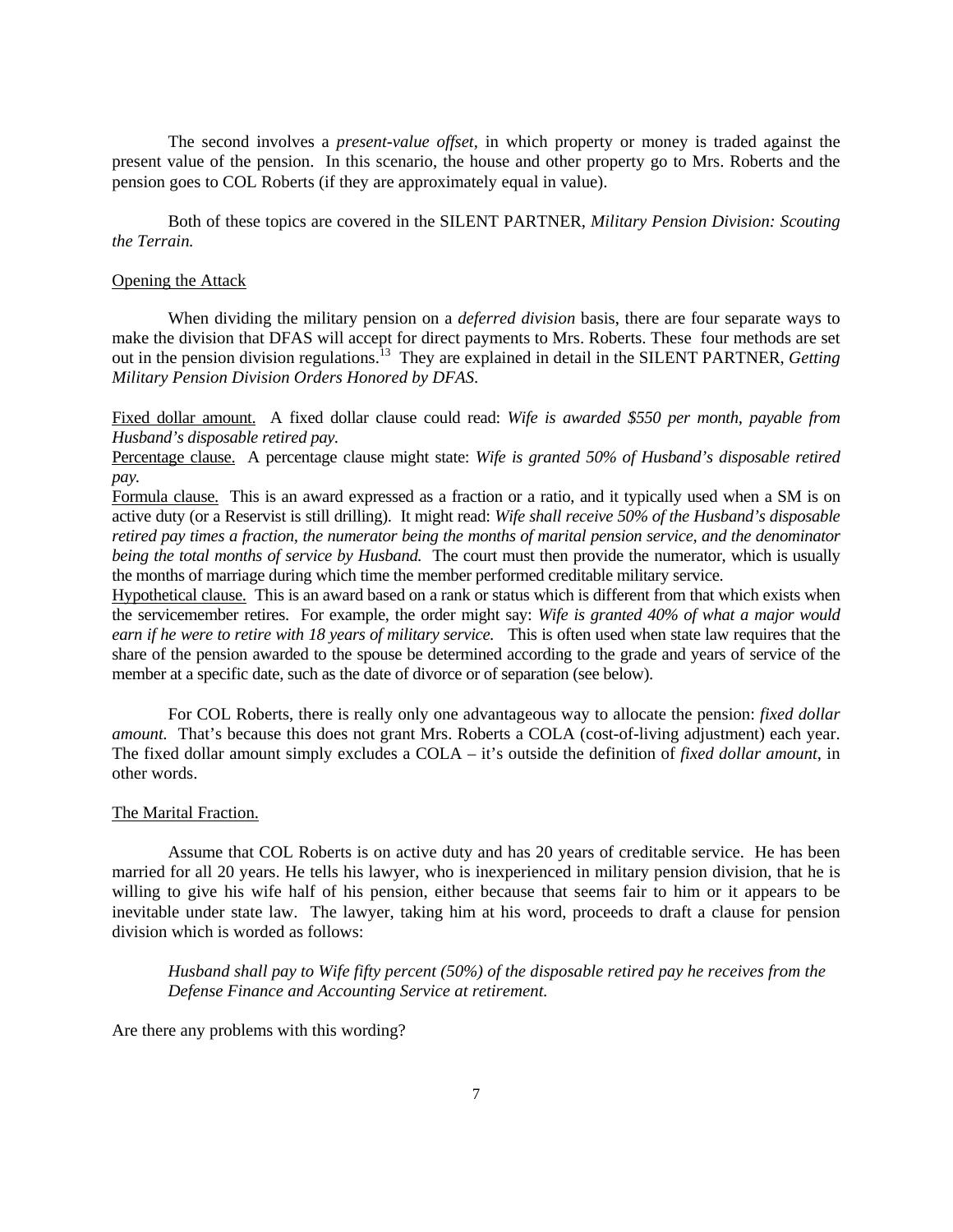At least from COL Roberts' point of view, the answer is yes. The clause fails to take into account the marital fraction. Defined by state law, this is usually the number of years of marital pension service divided by the years of total pension service.14 This fraction reflects the fact that COL Roberts will probably continue on active duty and acquire additional retired pay due to those years. These are not "marital years"—they are years after the separation or divorce. There also may be years of military service before COL Roberts married, and these non-marital years must also be taken into account.

The way to do this is with the marital fraction. In reality, Mrs. Roberts is not entitled to half of the pension; she is only entitled to half of the marital share of the pension. The above clause gives Mrs. Roberts too great a share.

#### How to Save a "Full Bird" \$300,000

Assume, however, that the drafting lawyer is aware of the above issue and proceeds to include reference to the marital fraction in the clause, which now reads as follows:

# *Husband shall pay to wife fifty percent (50%) of his disposable retired pay times 20 divided by his total years of military pension service.*

While this may be an improvement for COL Roberts over the first example, there is a way to further "improve" the clause (from COL Roberts' viewpoint). This is by "fixing" the benefit to be divided with Mrs. Roberts to that which exists, based on his grade and years of service, at the "valuation date."

 Each state has a "valuation date." This is the date specified in state law for the classification of assets (as marital or community property or as separate property) and the determination of the fair market value of the property for purposes of division or allocation between the spouses. It may be the date of separation, date of divorce, date of irretrievable breakdown of the marriage, date of summons issuance, or some other date set by statute or by case law.

 As explained above, in states where the *date of divorce* is the valuation date, nonmilitary spouses are limited to pension division based on the benefit accrued at that date, that is, the rank and years of service of the service member at the date of divorce.<sup>15</sup> They do not share in any increase in pension benefits due to further promotions or additional years of service. For example, in *Grier v. Grier*, the Texas Supreme Court held that the wife of a major who was on the promotion list for lieutenant colonel at the time of divorce could only share in the retired pay of a major.<sup>16</sup>

 Drafting a pension division clause (as above) without reference to COL Roberts' grade and years of service at the valuation date will result in DFAS dividing his pension according to his grade and years of service at retirement. This is the approach used by the majority of the states, which employ the *date of retirement* method of deferred division of retirement benefits.

As a result of this drafting, all post-separation service and promotions will be "tacked on" to the marital estate for pension division purposes. This gives (in COL Roberts' view) his former wife a "free ride" on the rest of his career and future promotions. Even though Mrs. Roberts may be married to a colonel (pay grade 0-6) with 20 years of service at their date of separation, Bill Roberts may be a brigadier general (pay grade 0-7) with 30 years of service by the time he retires. At the time of his 0-7 retirement with 30 years of service, Mrs. Roberts (under the above clause) would then begin to receive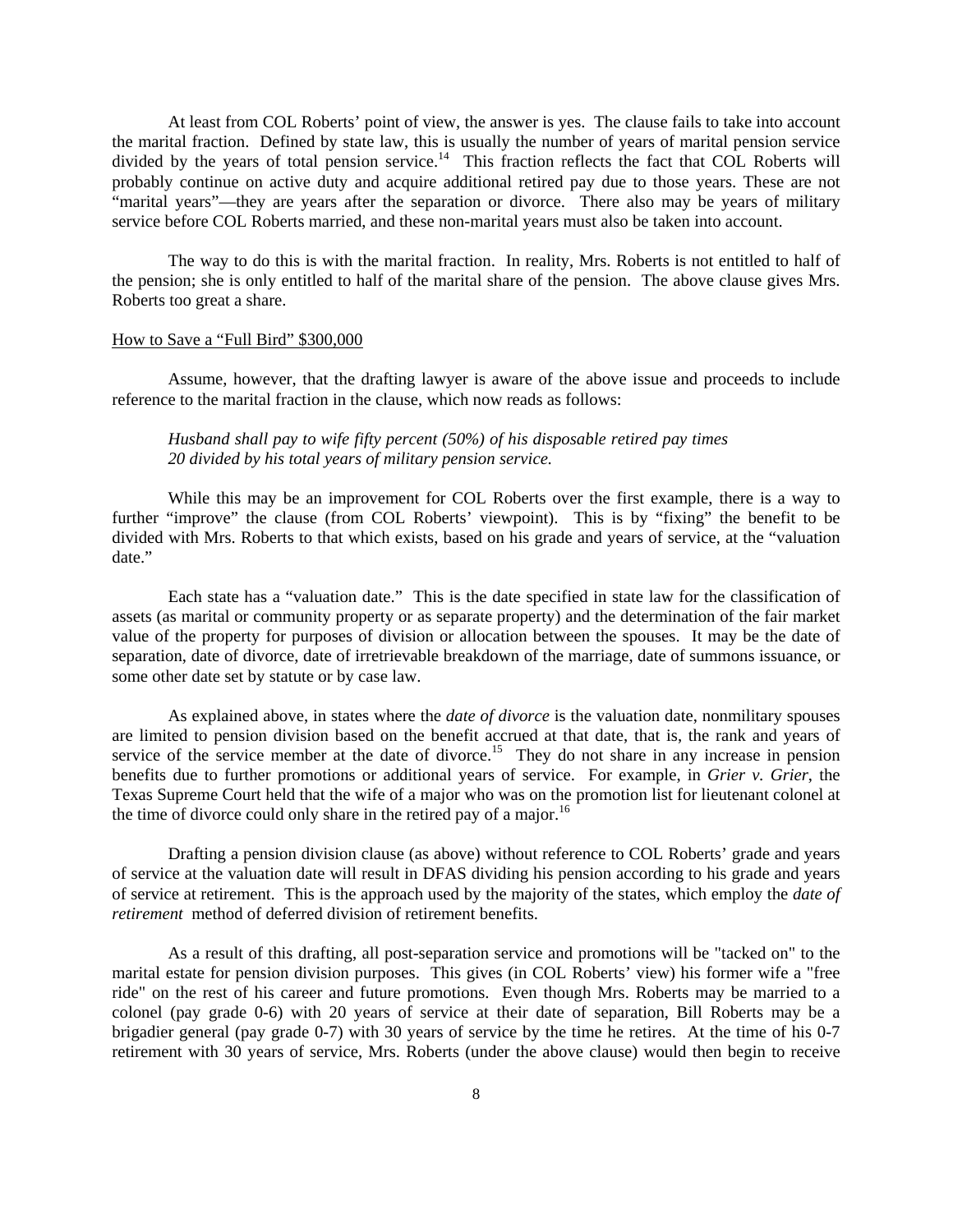her marital fractional share of his pay *at a higher grade* and with more creditable service than that which COL Roberts had attained when they separated or divorced.

In COL Roberts' view, the above wording would be acceptable only if he were to remain in the same pay grade that he held at the valuation date and retired in that pay grade with the same number of years of service. This is, of course, very unlikely. Once COL Roberts agrees to deferred division of the pension, he should direct his attorney to negotiate for division based on his rank and years of service at the valuation date contained in state law.

Fixing the grade and years of service is not the majority rule, as explained above. Most jurisdictions mandate the deferred division of pension benefits based on "a fixed percentage of the benefits actually received by the employee spouse at retirement" because under this method "the nonemployee spouse is permitted to share in the increases in retirement benefits due to post-separation efforts which were built on the foundation of marital effort."<sup>17</sup> This has the effect of letting the wife of a colonel (at separation) share in the pension pay of a general (at retirement) because she helped him to attain the rank of colonel in the first place.

But even in those states this does not limit COL Roberts and his attorney in negotiations. When negotiating, almost anything is fair game. In this case, because Bill Roberts was a colonel with 20 years of active duty upon the parties' separation, he will want to negotiate with the other side to give Mrs. Roberts her share of his pay in the grade of colonel with 20 years of service, not a future grade with future years of service.

There is a substantial financial difference between these two approaches. The following example will illustrate just how large the gap can be.

Assume that the pay of a colonel (O-6) at 20 years of service is about \$7,500 a month and that the pay of a brigadier general (O-7) at 30 years is about \$9,400 a month. Also assume that, with 30 years of service, Bill Roberts will be 52 years of age at retirement, with a life expectancy of about 24 years. His pension, for this hypothetical situation, is calculated by multiplying 2.5% times his years of service times his base pay.

Assume that the monthly retired pay of a brigadier general with 30 years of service is \$7,050, representing base pay of \$9,400 per month X 30 years of service X 2.5%. When this sum is multiplied times 12 months, it gives a yearly retired salary of \$84,600. One-third of this, or \$28,200, is the wife's share of the pension, assuming the parties were married 20 of the 30 years of the pension service. The wife's portion is then multiplied by 24 years, the remaining statistical life expectancy of Bill Roberts. The result is *\$676,800*, which represents the sum of the payments to Mrs. Roberts over the course of Bill Roberts' life expectancy (assuming he retires as a brigadier general).

For COL Roberts, the more favorable calculations (based on 0-6 pay for 20 years of service at date of separation) are:  $$7,500 \text{ X } 20 \text{ years } X \text{ 2.5\% } = $3,750 \text{ per month pension.}$  One-third of this, or \$1,250 a month, is the wife's share, and the total amount of payments to her would be \$1,250/mo. X 12 mo. X 24 years = *\$360,000.* 

The difference between these two values, \$676,800 and \$360,000 is *\$316,800*. If the pension division clause were drawn as shown in the sample clause above, it would cost Bill Roberts an additional *\$316,800* over his retired lifetime in payments to Mrs. Roberts. This is over and above what she was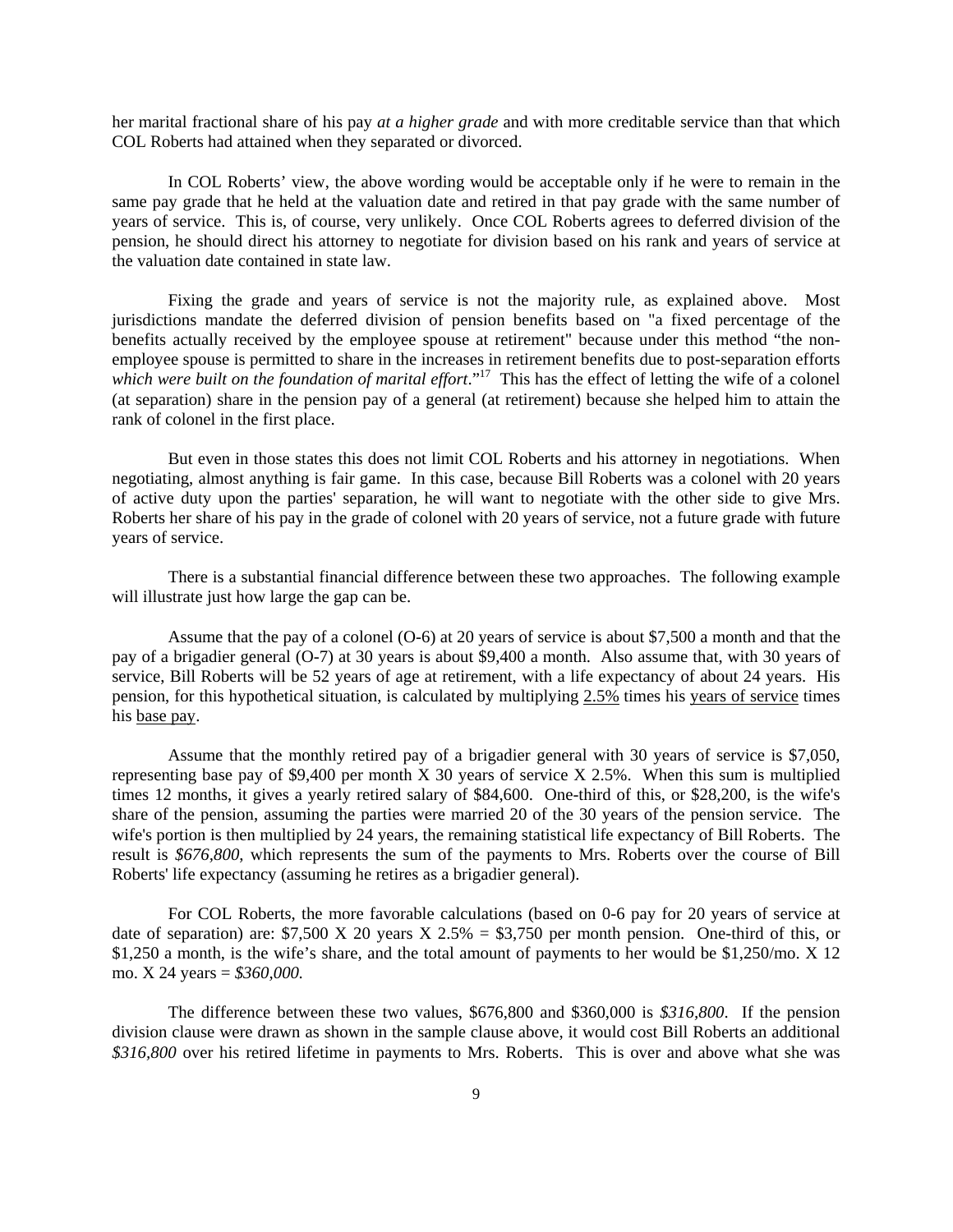entitled to receive as her share of the marital part of the military pension of a *colonel* with *twenty* years of service.

What is the better wording for COL Roberts? Assuming that state law allows for the fixing of grade and years of service at a specified date or that the other side (regardless of state law) will agree to this division, the proper wording for COL Roberts might be as follows:

> *Husband shall pay to Wife fifty percent (50%) of the disposable retired pay of a colonel (O-6) with twenty (20) years of service, times 20 years of marital pension service, divided by his total years of military pension service.*

Needless to say, it is not often that one can save a full colonel over \$300,000 with a single stroke of the pen.

#### Dividing Disposable Retired Pay

What is it that the courts divide -- gross pay or net pay? USFSPA specifies that the court can only divide *disposable retired pay*. 18 The U.S. Supreme Court upheld this requirement in the *Mansell* decision. According to 10 U.S.C. § 1408(a)(4), "disposable retired pay" means gross retired pay minus:

- recoupments or repayments to the federal government, such as for overpayment of retired pay;
- deductions from retired pay for court-martial fines or forfeitures;
- disability pay benefits; and
- Survivor Benefit Plan premiums.

Note that disability benefits are deducted from gross pay in order to arrive at "disposable retired pay." Thus a retired SM can waive receipt of retired pay to receive an equivalent amount of VA disability benefits, and these latter benefits will be received tax-free. This tactic can be used by a military member to reduce the portion of retired pay that is divisible. And there's no way to stop a SM from taking disability pay! This topic is covered more fully above.

#### Reserve and National Guard Pension Rights

There are *two key considerations* in dividing Guards/Reserve retirement rights. First, since Guard and Reserve personnel do not begin to get paid until age 60 (regardless of when they retire), this deferral of payment must be taken into account in the negotiations and the present value calculations. Second, the pension must be calculated by using years and then again using retirement points. A full explanation is found in the SILENT PARTNER, *Military Pension Division: The Spouse's Strategy*.

## **Survivor Benefit Plan.**

After the battle comes caring for the survivors. The equivalent of this in the area of military pension division is deciding what to do about the death of the SM and its impact on the surviving spouse. Since the military pension ends when the SM dies, the Survivor Benefit Plan is the usual issue at stake here. This is a way to continue monthly payments to the former spouse who survives.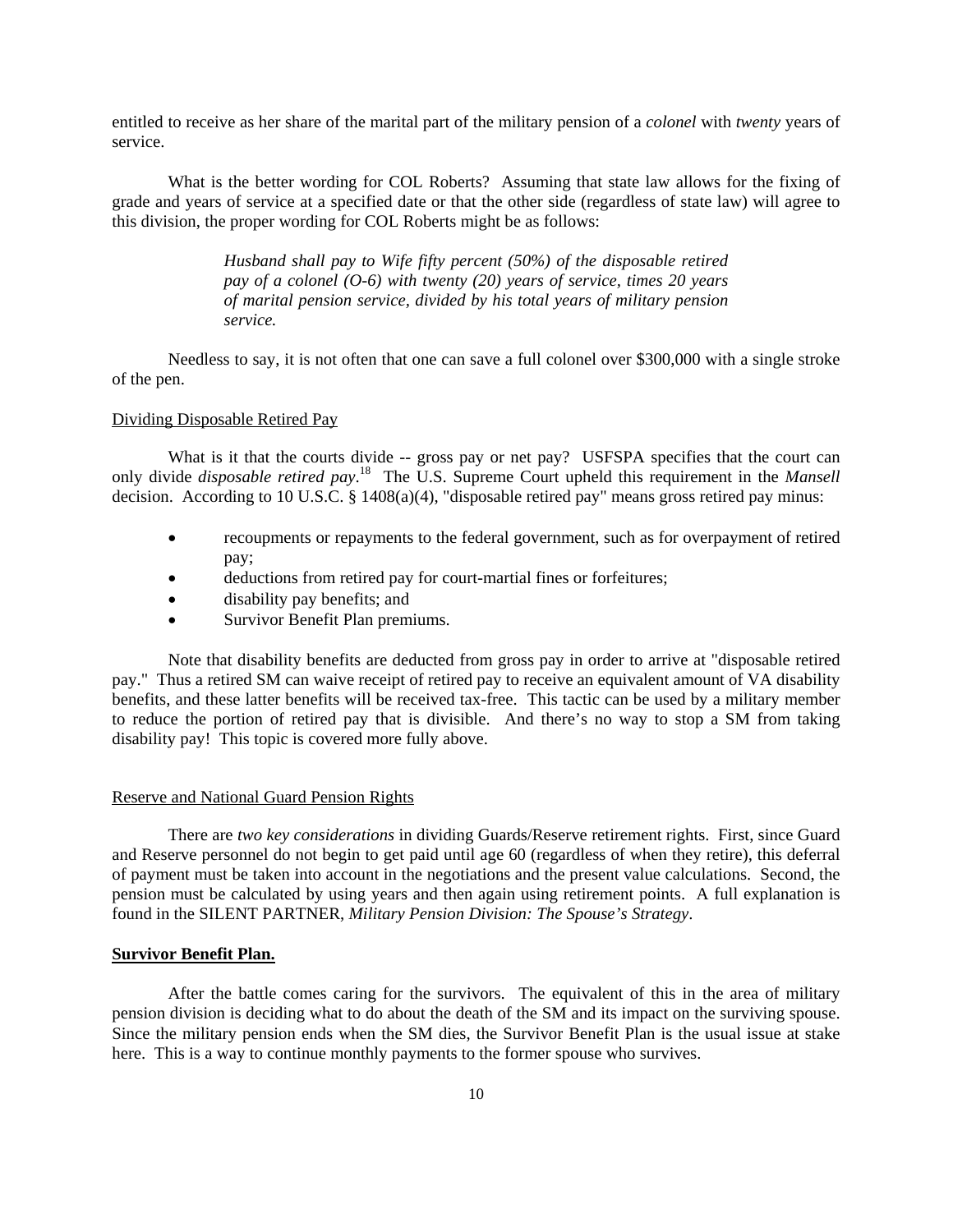What is the Survivor Benefit Plan? It is a survivor annuity that pays a specified beneficiary 55% of the selected base amount (up to age 62) when the SM dies first. This topic is covered in detail in the SILENT PARTNER, *Military Pension Division: Scouting the Terrain*.

The best SBP option for the SM is, of course, *silence*. If no one says anything about SBP, then COL Roberts won't have to elect coverage, which will save him money and also retain the option for a remarriage and a new wife, if that's in his future. SBP cannot be divided between current and former spouses.

Life Insurance. If there is a discussion about SBP, then his attorney would want to deflect the conversation into *death benefits in general*, of which life insurance is the most obvious choice. Life insurance for Mrs. Roberts would probably be cheaper than SBP (spouse or former spouse coverage costs 6.5% of the selected base amount), and it has the advantage of paying Mrs. Roberts in a lump-sum cash amount at his death, rather than doling out monthly payments to her. If there's a dispute, offer to split the cost with Mrs. Roberts – each will pay half the life insurance premium. Even better, include the premium as alimony which COL Roberts pays; that way, the premium will be deductible for him at tax time each year.

Lower Base Amount. When you can't dissuade the other side from SBP, then try to let COL Roberts select a base amount that's lower than his retired pay – say 20% or 30% of it – when he's not been married to Mrs. Roberts the entire term of his service. After all, it might not make sense to him that she should get 55% of his full retired pay when he dies if she was only married to him 10 of the 20 years he served; under these circumstances, she should only get half of 50% of his retired pay during her life (or 25%), and she should get the same amount at his death, not 55%. This is a "mirror award"; the death benefit mirrors the life benefit. Reduce the base amount selected so that her SBP benefit reflects the same percentage as her share of the military pension.<sup>19</sup> You'll also be saving COL Roberts money because the premium will be lower.

Who Pays the Premium? Often the SM says, "Why doesn't my wife have to pay for SBP? After all, she wants it! I'll be dead and gone by the time she gets it. She should have to pay the premium." Unfortunately for the SM, it doesn't work that way with DFAS. You can send them as many orders as you want – signed by judges, certified by clerks and approved by the highest court you can find – and they'll still pay no attention if you try to shift the premium payment to Mrs. Roberts by telling DFAS to take the premium out of her share. They just won't do it since the SBP premium, according to USFSPA, comes off the top before determining disposable retired pay. This results in the parties both paying the SBP premium in the same ratio as their share of the military pension is divided.

But you can accomplish the same thing by adjusting the percentage that Mrs. Roberts receives. Here's what to do—

- Figure out what dollar amount Mrs. Roberts would get each month as pension division, multiplying her spousal percentage times the gross retired pay of the member.
- Then figure out the dollar amount for the SBP premium (for spouse or former spouse coverage, use 6.5% of COL Roberts' selected base amount, unless a lower amount has been – or will be - selected).
- Then subtract this from Mrs. Roberts' dollar amount (or anticipated dollar amount). This yields her spousal share less the SBP premium.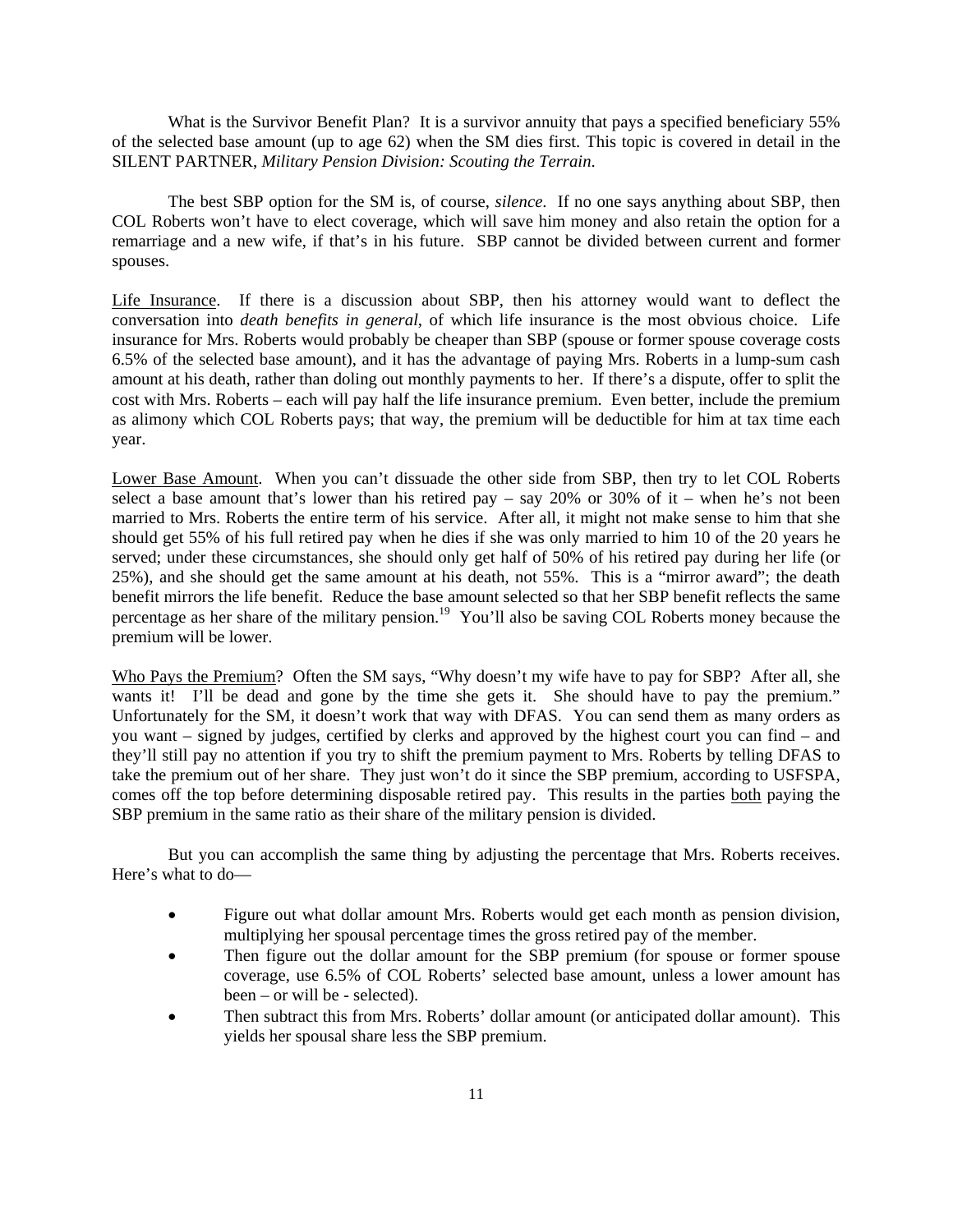• Next divide this figure by the disposable retired pay (gross pay less SBP premium) of COL Roberts and multiply it by 100.

The result is the percentage of his retired pay that she would get with *her* paying for SBP. You've effectively shifted the premium payment to her by reducing the percentage of COL Roberts' retired pay that she receives, assuming there are no other deductions from gross pay, such as a disability pay waiver or money owed to the federal government.

You can shift the premium payment AND create a "mirror award" by following these steps:

- Figure out what dollar amount Mrs. Roberts would get each month as pension division, multiplying her spousal percentage times the gross retired pay of the member.
- Next divide that amount by .55, since SBP is always 55% of the base amount chosen, and we're trying to figure out the correct amount for that base.
- Then figure out the dollar amount for the SBP premium (for spouse or former spouse coverage, use 6.5% of COL Roberts' selected base amount, which is found in the previous step).
- Then subtract this from Mrs. Roberts' dollar amount (or anticipated dollar amount). This yields her spousal share less the SBP premium.
- Next divide this figure by the disposable retired pay (gross pay less SBP premium) of COL Roberts and multiply it by 100.

## **Early Out Options.**

 If your client has taken early retirement through VSI (Voluntary Separation Incentive), SSB (Special Separation Bonus) or a similar program, you should argue that this is not divisible as marital property under the *McCarty* decision. The analysis is set out (along with counter-arguments) in the SILENT PARTNER, "Military Pension Division: Scouting the Terrain."

 Even if this argument is not successful, remind opposing counsel that, in any event, DFAS will not garnish VSI or SSB under 10 U.S.C. § 1408(d) pursuant to court orders for property division. Only military retirement pay can be garnished under this statute. Use this argument to attempt to get concessions.

 A separate, but related, question is whether the benefit is separate or marital property. If the courts decide in favor of divisibility, how will they treat the property?<sup>20</sup> Some courts have held that severance pay is not marital property since it takes the place of *future* compensation, rather than being payment for *past* services (like retirement pay and other deferred compensation benefits).<sup>21</sup>

 If, on the other hand, they are seen as an economic benefit earned during the marriage and attributable to marital work, efforts and labor, they may be seen as damages for an economic loss to the marriage. This is called the "analytic approach" and is most often applied in the personal injury area.<sup>22</sup> In an Arkansas case involving severance pay, the wife was granted one-half of the husband's lump-sum payment because the judge determined that the benefit was earned by *service during the marriage*.<sup>23</sup> Finally, even if the payment is marital property and therefore divisible, one would need to apply the marital fraction (years of marital service over total years of service) to the lump-sum payment to arrive at the portion that is marital. This is necessary to reflect fairly the part of the pension earned during the marriage.